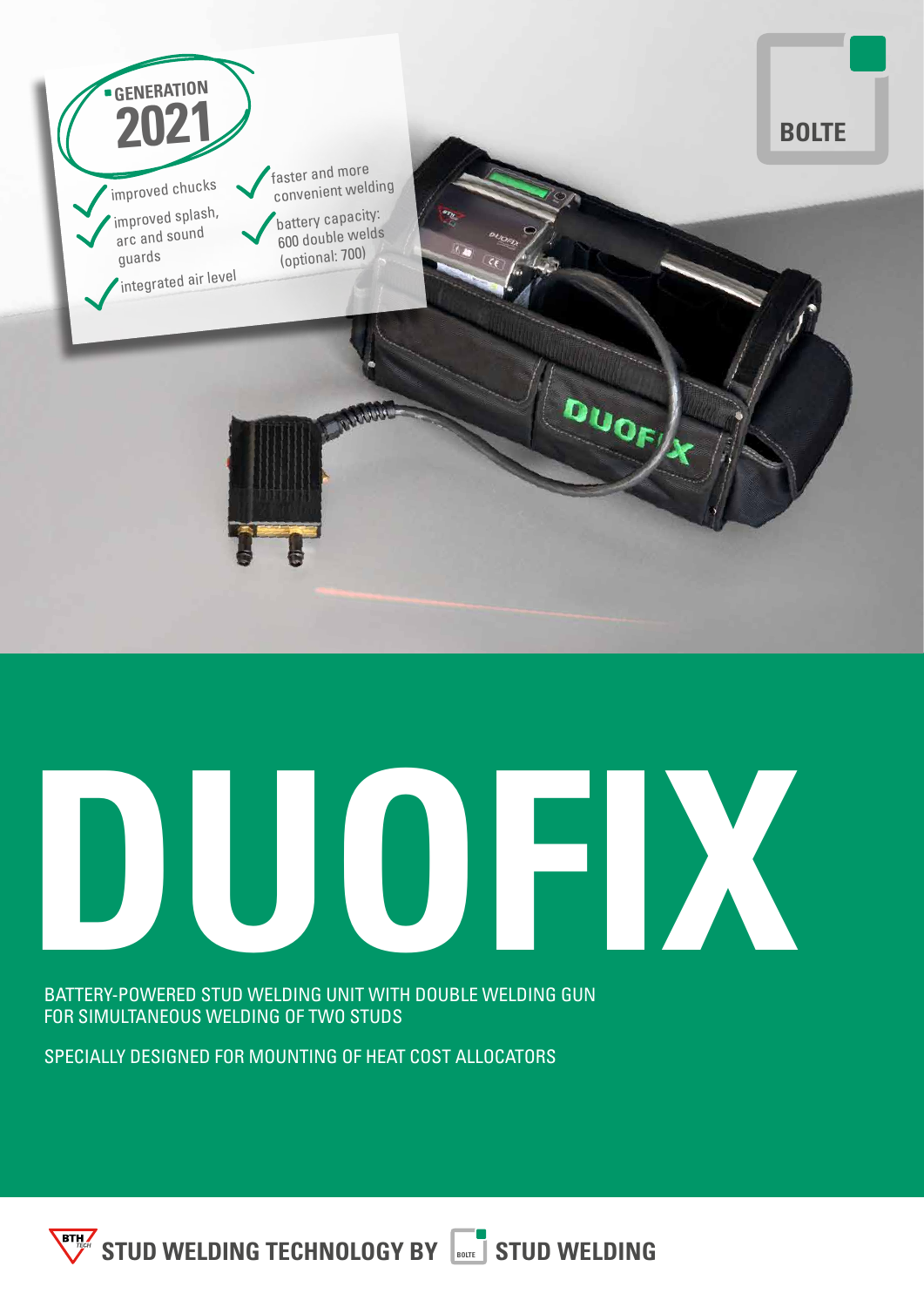BUTTON FOR CONTROLLED TRIGGERING OF THE DOUBLE WELDING OPERATION



LASER ALIGNMENT AID FOR

INTEGRATED AIR LEVEL

> AUTOMATIC TRIGGERING OF THE DOUBLE WELDING OPERATION

LCD DISPLAY AT THE TOP

OF THE UNIT

SCALE ON THE GUN FOR EASY SETTING OF THE STUD SPACING (19-63 MM)

BATTERY CAPACITY: UP TO 600 DOUBLE WELDS (OPTIONAL: UP TO 700 DOUBLE WELDS)

LONG-LASTING HIGH-END LITHIUM BATTERY (APPROX. 1000 CHARGING CYCLES)

**96** 

**DUOFI** 

O

OPTIONAL: CHARGING DIRECTLY AT THE 12V ON-BOARD SOCKET OF A MOTOR VEHICLE

LIGHTWEIGHT - ONLY 4,6 KG (UNIT INCL. WELDING GUN)

> INTEGRATED IN PRACTICAL AND CONVENIENT CARRYING CASE

DUOFIX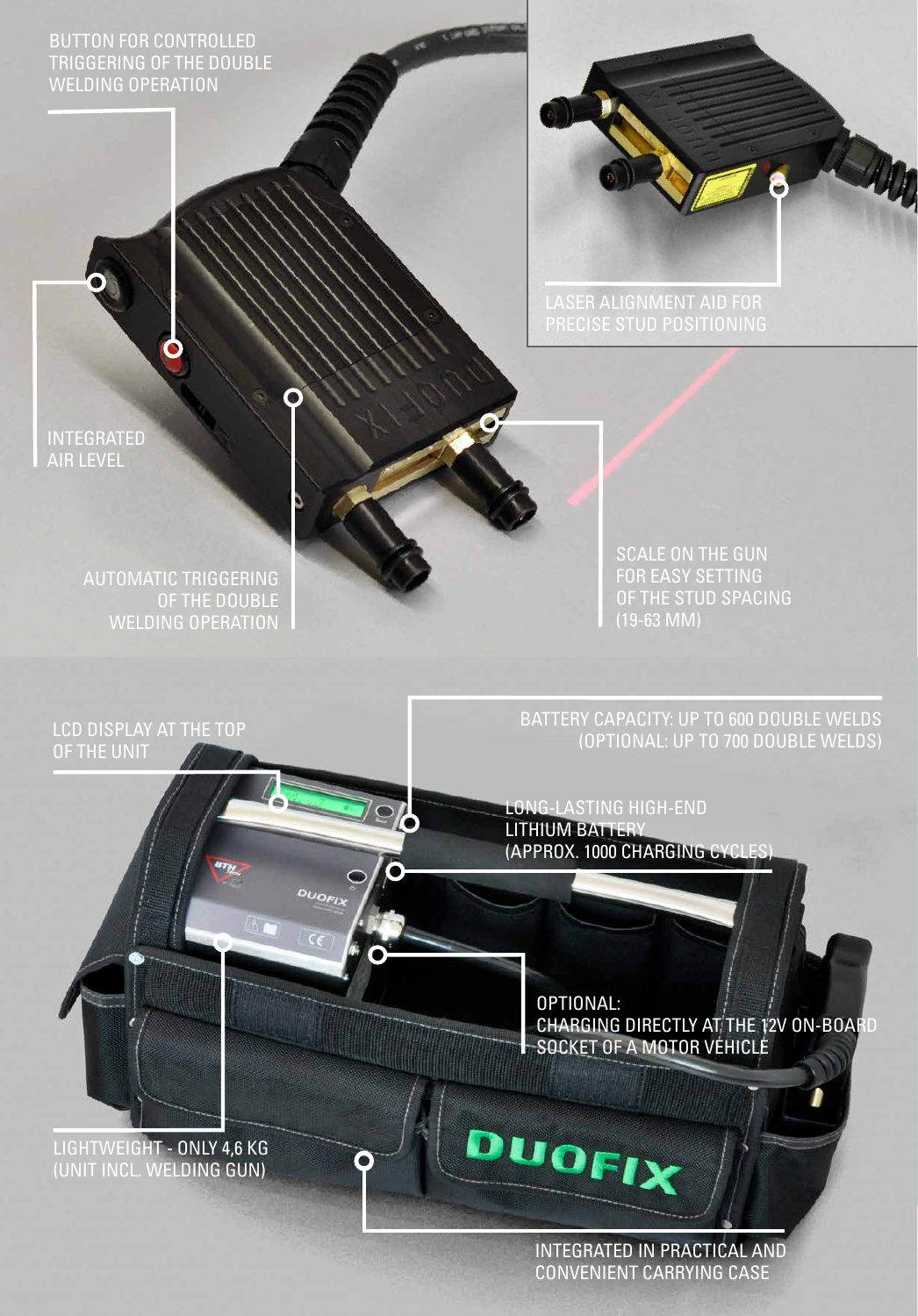### **VERY EASY TO U**

#### LIGHTWEIGHT

» weight only 4,6 kg (unit incl. welding gun) 30% lighter than comparable competitor units!

#### INTEGRATED IN PRACTICAL AND CONVENIENT CARRYING CASE

- » offers plenty of room for additional tools, wear parts and welding studs
- » with robust carrying handle and padded carrying strap
- » custom-fit sorting boxes for stud holders and studs are included
- » edge protection
- » total weight incl. carrying case: 6,9 kg

#### LCD DISPLAY AT THE TOP OF THE UNIT

- » easy to read
- » display of welds performed (welding counter resettable)
- » display of welds still possible
- » charging state indicator (colour changing of the display)

#### CONVENIENT WELDING GUN WITH INNOVATIVE FEATURES

- » laser alignment aid for precise stud positioning
- » integrated air level for exact adjustment
- » scale on the gun for easy setting of the stud spacing (19-63 mm)
- » automatic triggering of the double welding operation
- » Alternatively, the welding operation can be triggered in a controlled way be pressing a button. This function can quickly be activated or deactivated.
- » flexible and robust welding gun cable (length: 1,2 m (optional 2,1 m))
- » integrated splash, arc and sound guards
- » easy to maintain and robust design

#### POWERFUL

- » perfect welds of very high strength
- » battery capacity: up to 600 double welds
- 300% more capacity than comparable competitor units!
- » optional: high-performance battery with a capacity for up to 700 double welds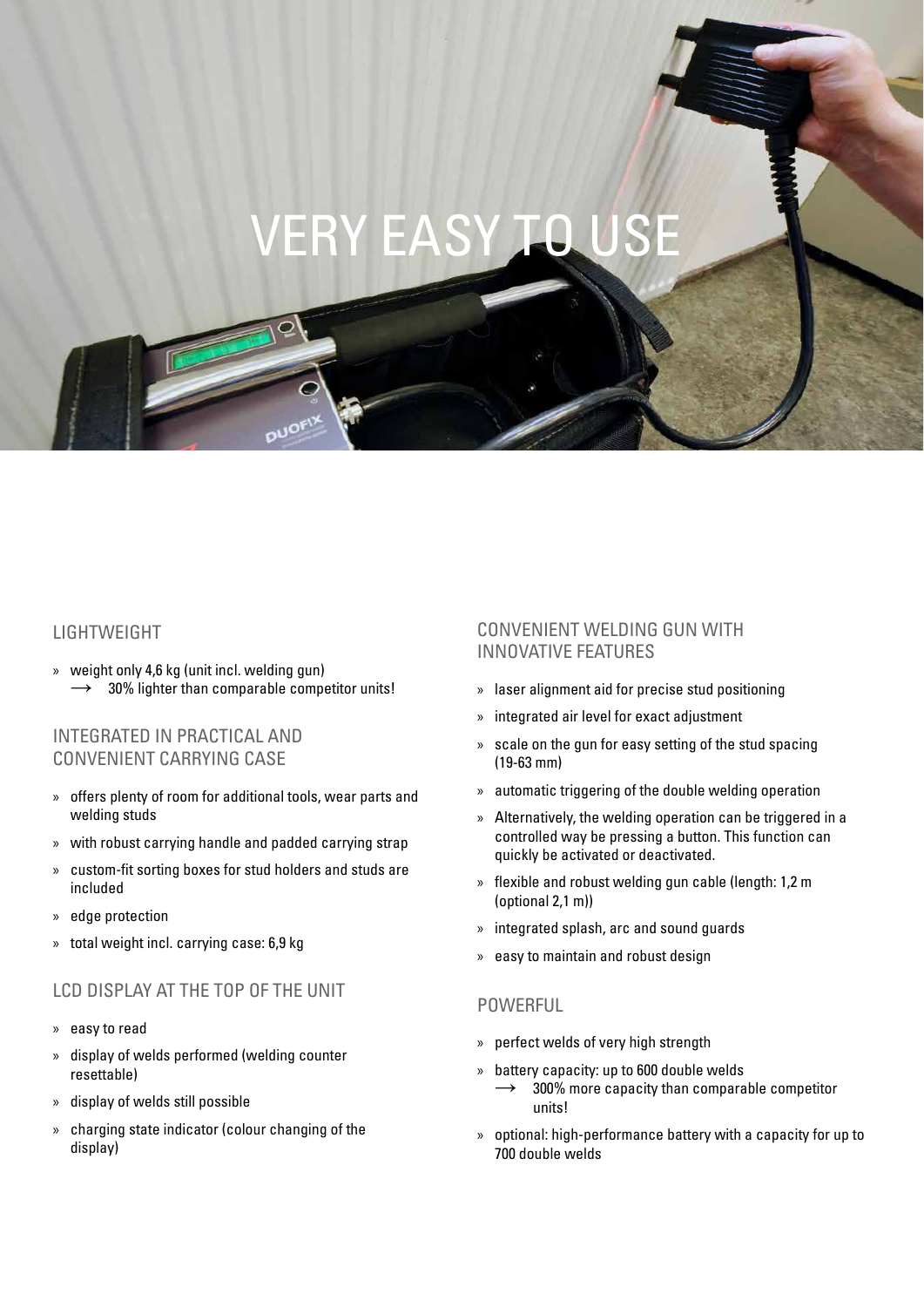

## SPECIALLY DESIGN OF HEAT COST

#### LONG-LASTING HIGH-END LITHIUM BATTERY

» Battery life approx. 1000 charging cycles!

FULL BATTERY CHARGE FROM MAINS IN ONLY 5 HOURS

EASY, TOOL-LESS CHANGE OF BATTERY

OPTIONAL: CHARGING DIRECTLY AT THE 12V ON-BOARD SOCKET OF A MOTOR VEHICLE

#### EFFICIENT ENERGY MANAGEMENT

- » automatic stand-by mode (after 30 minutes)
- » automatic shut-down (after 60 minutes)

#### MAINS OPERATION

» Alternatively (e.g. when the battery is empty), the DUOFIX can be operated at every power socket.

#### UTMOST SAFETY

- » electronic function control
- » self-diagnosis system
- » automatic function test
- » repeat cycle lock to avoid welding on already welded studs
- » battery deep discharge protection

#### OPTIONALLY AVAILABLE WITHOUT CARRYING CASE

» The very compact unit (dimensions: 170 x 125 x 198 mm) fits easily into any tool case!

HIGH QUALITY, DURABLE STAINLESS STEEL UNIT BODY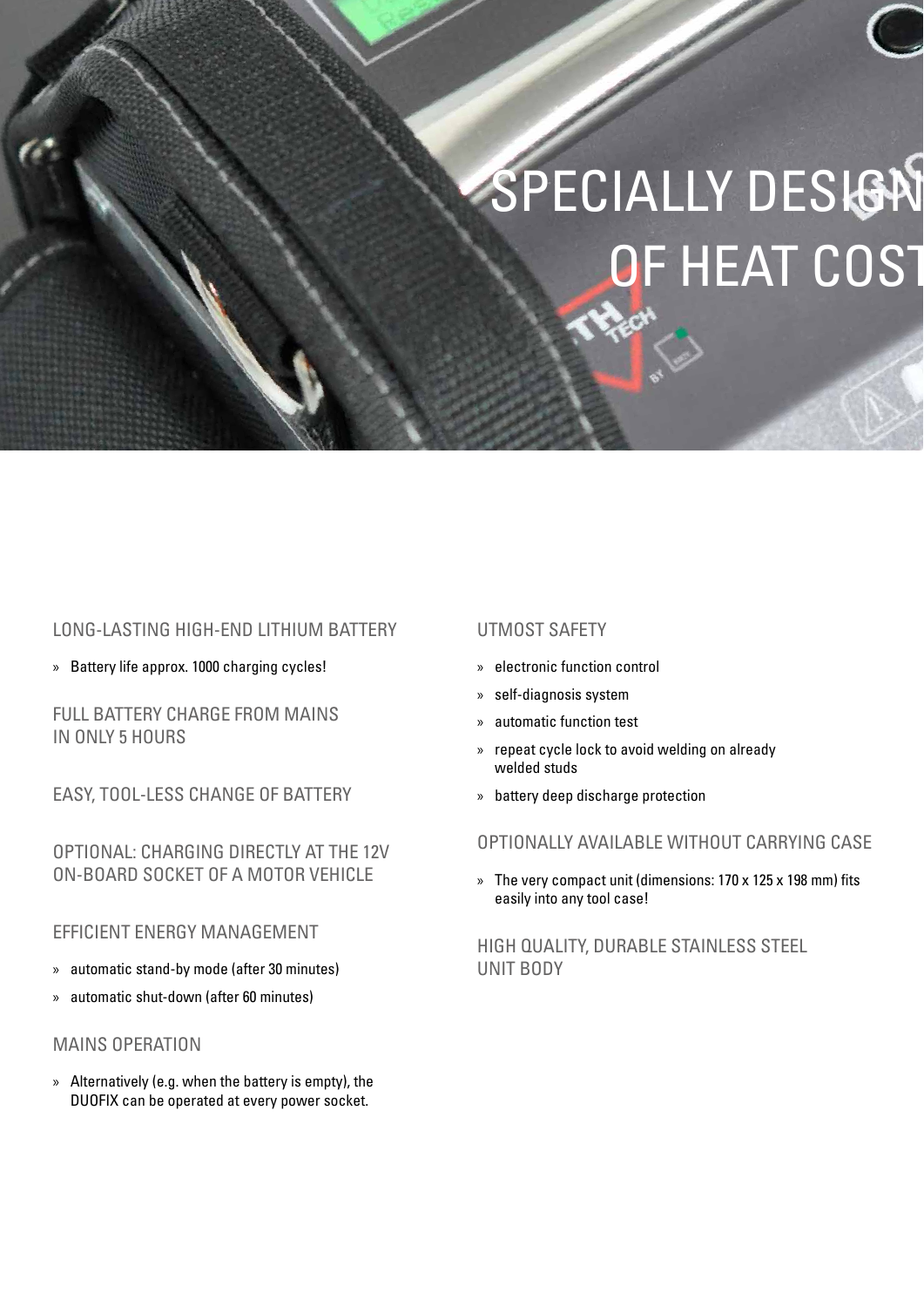# ED FOR MOUNTING **ALLOCATORS**

#### TECHNICAL DATA

 $e^{rt}$ 

 $\sim$ 

| <b>Welding range</b>                                            | $2 \times M3$                                                |
|-----------------------------------------------------------------|--------------------------------------------------------------|
| <b>Welding material</b>                                         | steel, stainless steel, aluminium                            |
| <b>Welding sequence</b>                                         | 2 double welds/min                                           |
| <b>Stud spacing (continuously adjustable)</b>                   | 19-63 mm                                                     |
| <b>Battery capacity</b>                                         | up to 600 double welds<br>(optional: up to 700 double welds) |
| <b>Battery life</b>                                             | approx. 1000 charging cycles                                 |
| <b>Battery charging time</b>                                    | 5 hours                                                      |
| <b>Weight (unit incl. gun)</b>                                  | $4,6$ kg                                                     |
| <b>Weight of gun</b>                                            | $0,6$ kg                                                     |
| Total weight (unit incl. gun and carrying case)                 | $6,9$ kg                                                     |
| Unit dimensions $(W \times L \times H)$                         | 170 x 125 x 198 mm                                           |
| Gun dimensions $(W \times L \times H)$                          | $30 \times 92 \times 130$ mm                                 |
| <b>Carrying case dimensions</b>                                 | 400 x 200 x 240 mm                                           |
| <b>Gun cable length</b>                                         | $1,2$ m (optional: $2,1$ m)                                  |
| <b>External power adapter (for charging/welding from mains)</b> | 100-240 V, 50/60 Hz, 2250 mA                                 |

**BOLTE**